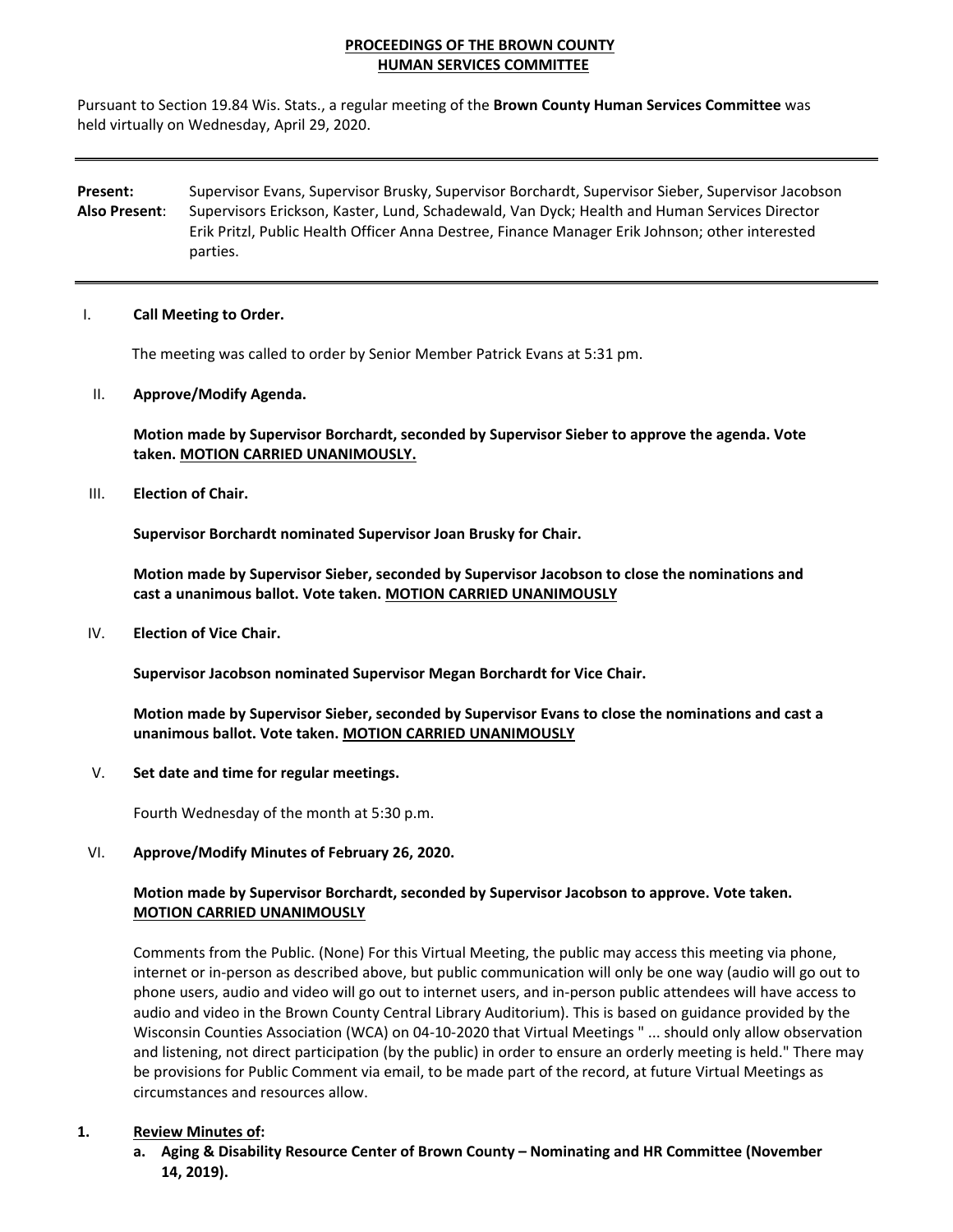- **b. Children with Disabilities Education Board (December 17, 2019 and March 17 & 26, 2020).**
- **c. Human Services Board (February 13, 2020).**

**Motion made by Supervisor Evans, seconded by Supervisor Sieber to take Items 1a, b, and c together. Vote taken. MOTION CARRIED UNANIMOUSLY**

**Motion made by Supervisor Evans, seconded by Supervisor Borchardt to approve Items 1a, b and c. Vote taken. MOTION CARRIED UNANIMOUSLY**

### **Communications**

**2. Communication from Supervisor Tran re: Resolution to Provide Emergency Funding to Combat COVID‐ 19 in Brown County.** *Referred from March County Board.*

Chair Brusky understood after talking to Administration that the County Executive and County Health Officer had the power to use financial resources as needed. If they needed anything that they don't have the power for, they will come and ask for that. She appreciated this being brought forward out of concern for the county but it appeared that it was not necessary at this time.

Evans liked the communication, he felt they need to look at having a contingency fund or finding where they would have some dollars. He would like to see Administration come back and provide a game plan or a blueprint of where they would get some dollars. Additionally he wasn't really sure how long the County Executive's power went to make any sort of decisions but he did like this. Maybe a better motion would be to send to Administration to provide a blueprint.

Administration Director Chad Weininger informed at the next Admin Committee they will have a full report of the expenditures to date that had been expended for the COVID response. The money they were spending, 75% should be covered by FEMA. They were trying to work with the state to recoup the 25%. The Executive and Public Health Officer authority ran up to around the April County Board. The Health Department had some grant funds available but these expenditures would come out of the general fund until they were reimbursed by the state through the CARES Act.

Supervisor Cassandra Erickson has been volunteering every morning so she knew what was available and knew there was more that they could do. She questioned if there was information regarding the Health Department exploring opportunities for funding for hotel vouchers. Health and Human Services Director Erik Pritzl responded there was a group tasked with looking into those vouchers. They had some success through the Homeless & Housing Coalition putting those funds together to cover short term gaps, they were looking for a longer term solution besides hotel vouchers. They pursued various foundations and grant opportunities to get that.

**Motion made by Supervisor Borchardt, seconded by Supervisor Jacobson to receive and place on file.**

**Motion made by Supervisor Evans, seconded by Supervisor Borchardt to hold for one month. Vote taken. MOTION CARRIED UNANMOUSLY** 

**3. Communication from Supervisor Kaster re: I am requesting the following Brown County issues license** fees be reduced by 50% for the 2020-2021 period (as per 2020 Brown County Budget Book; Rates and **Fees) the following: (***See attachments***).** *Referred from April 13th County Board.* 

Supervisor Dave Kaster stated COVID‐19 was having a huge impact on eating establishments, possibly for the rest of the year. As anticipated by the Restaurant Association and the Tavern League, 10‐15% of these establishments will never open back up. He knew the board controlled the food license the county issued and asked that the fees be lowered. He knew the renewal letters would be going out soon. Some were offering carryout but he was fairly sure it didn't cover part of their current expenses and he didn't want them to get hit with a fee when many restaurants weren't serving carryout or curbside and hoping to open up soon.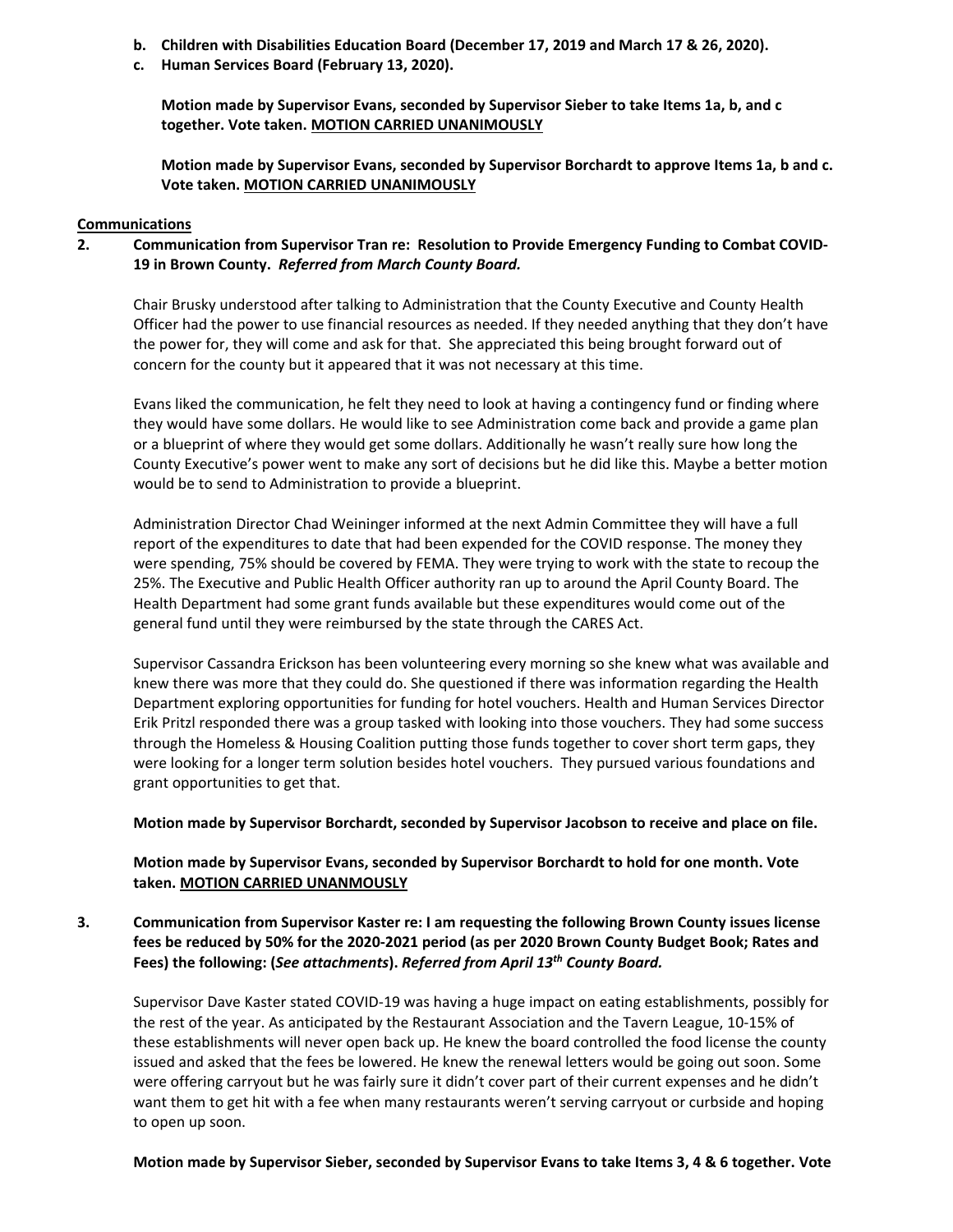#### **taken. MOTION CARRIED UNANIMOUSLY**

4. Communication from Supervisor Lund re: To lower restaurant fees to \$50.00 due to the effects of the **Covid‐19 virus.** *Referred from April County Board.*

Lund stated if this stretched until July they were going to lose 20-30% of these businesses. \$1,000 licensing fee seemed to be excessive right now. This was why they had a general fund, sometimes times were hard and they had to take it out for the overall welfare of the county.

**5. Communication from Supervisor Schadewald re: I would request that all committees place an agenda item of Impact of COVID‐19 on those departments they oversee on their May or June committee** agendas for we can see a collection of impact statements in order to better prepare for the future. *Referred from April County Board.* 

**Motion made by Supervisor Sieber, seconded by Supervisor Borchardt to add a standing item regarding fiscal impact due to COVID‐19. Vote taken. MOTION CARRIED UNANIMOUSLY**

**6. Communication from Supervisors Schadewald and Borchardt re: This is our request to have these committees and administration review the potential for reduction of licensing and other fees for those businesses negatively affected by the COVID‐19 pandemic.** *Referred from April County Board.* 

Schadewald stated they will examine all fees, their fiscal impact on the county, at the next Administration Committee. He was trying to provide more transparency as to what fees, where they go to and what they cost the county. However, some of their fees were set by the state and they would have to talk to their Wisconsin legislatures. If they lowered their fee, they will subsidize the state out of the general fund and that didn't make sense to him, pay the state for their fees and take a loss at the county when asking them for help in the first place. Some of the bar fees were set by municipalities.

Sieber was curious the total revenue the fees and licenses brought in. He questioned when the billing went out. Which fee was state passed through fees and which went strictly to the county?

Pritzl informed the license fees were budgeted at \$1,047,181.00, reduced at 50% would be \$523,590.00, reduced and savings to businesses would be there. If they capped all licensing fees at \$50 the revenue would be \$150,502. Fees themselves were due July  $1<sup>st</sup>$  and they know from the Department of Agriculture, Trade and Consumer Protection (DATCP), they could make a policy decision to extend that due date into December and provide additional time for operators to pay and see how this affects their business when we start to open up again and they can do it without assessing late fees, follows what the state has done with their establishments.

Public Health Officer Anna Destree informed the state had their own fees and typically \$60,000 a year went back to DATCP.

As a small business owner, Sieber would like to see postponing the due date and work on reducing the fees at least by 50%.

Kaster appreciated the comments and insight. He could appreciate delaying the due date but it could make the decision whether to open again or not. He didn't believe it was something they could wait on, it could be quite a while before businesses are back to their full potential, if they ever come back. If they close, they won't get any fee out of them anyway.

Schadewald stated under the Executive order they could recommend but the County Executive had the power, and so did the Administration, as directed to change the fees without committee approval. Director Weininger informed the committees had oversight over the fees, when they had a reduction of revenue in that volume, there was no realistic way the Health Department will absorb that fee within their structure without laying off all their staff, therefore it would require an appropriation from either the general fund or contingency. The contingency did not have a half million or a million so it would have to come out of the general fund. The motion needed to go to Administration Committee before the County Board could take action on it.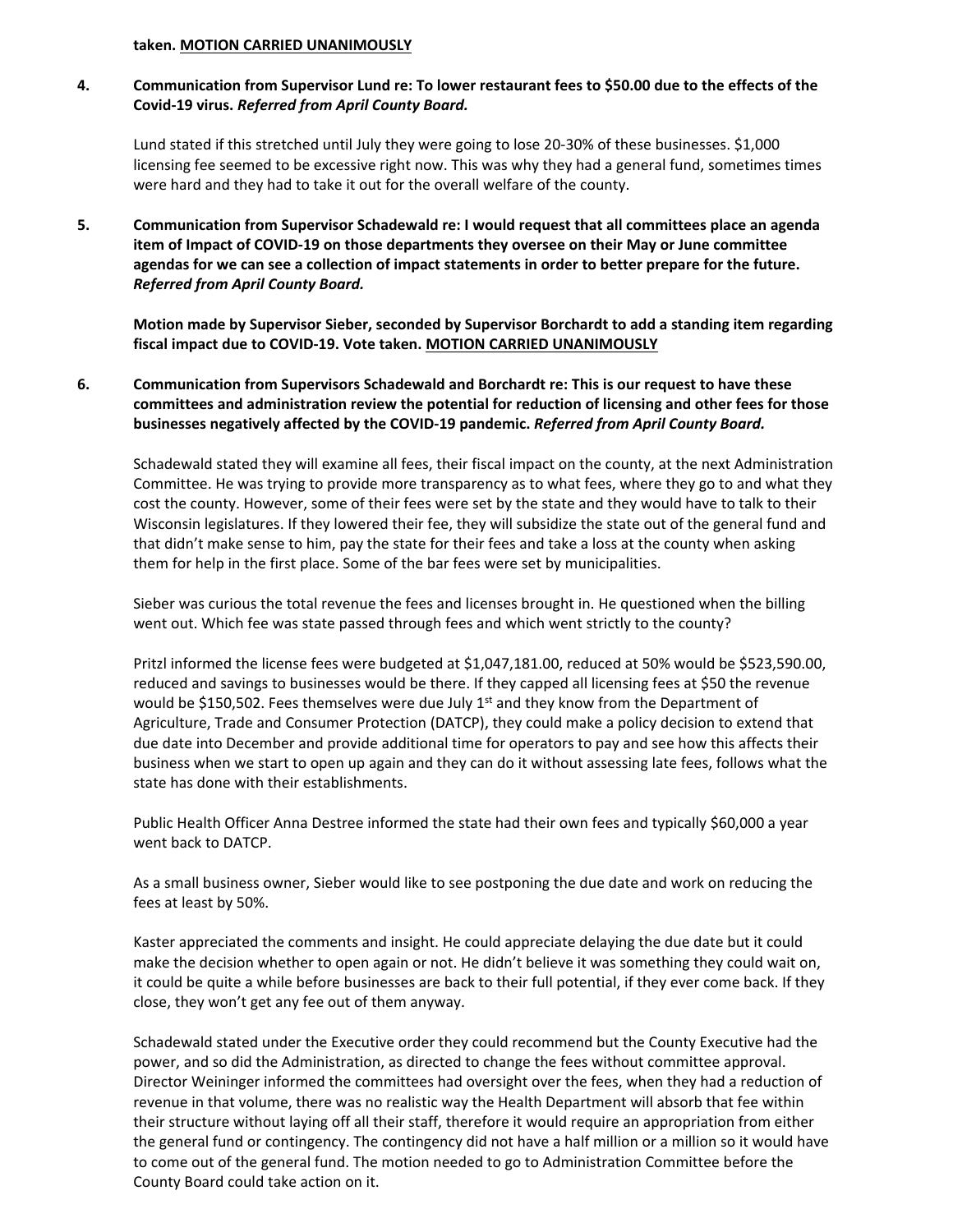**Motion made by Supervisor Evans, seconded by Supervisor Jacobson to delay the sending of fee letters** out until December and a request of a 50% reduction in fees as it pertains to the Health and Human **Services Fees and forward to Administration Committee. Vote taken. MOTION CARRIED UNANIMOUSLY** 

Borchardt asked to amend to waive late fees. Evans didn't want to waive them just yet.

#### **Wind Turbine Update**

#### **7. Receive new information – Standing Item.**

**Motion made by Supervisor Borchardt, seconded by Supervisor Jacobson to receive and place on file. Vote taken. MOTION CARRIED UNANIMOUSLY**

#### **Resolutions & Ordinances**

#### **8. 2019 Balanced Budget Adjustment.**

Director of Administration Chad Weininger briefly spoke to this item.

## **Motion made by Supervisor Sieber, seconded by Supervisor Borchardt to approve. Vote taken. MOTION CARRIED UNANIMOUSLY.**

#### **Health & Human Services Department**

## **9. Executive Director's Report.**

Director Pritzl stated it was an unprecedented time in Health and Human Services. It was important to note that the past 7‐weeks he was largely in the role of the COVID‐19 response of Brown County working with a lot of department staff and external people to try and get this response moving in the right direction. He recognized their Senior Level Administrators, Community Services Administrator Jenny Hoffman, CTC Nursing Home and Hospital Administrator Samantha Behling, Finance Manager Erik Johnson and Public Health Officer Anna Destree, for keeping things going while he was pulled in a completely different direction. They had a lot of activity with water levels rising and they had to make some changes abruptly and jump in and support some flooding activity. They had the perfect event within an event, something they had been talking about as a possibility for a while, a flood within a pandemic which took their plans they had and turned them upside down in a different way.

Their response to COVID‐10 focused on four areas: testing, contact tracing, isolation quarantine and establishing a logistics section and warehouse function, serving community partners with response obligations regarding personal protection equipment needs, all which he briefly touched on. During all this was the continued message and effort by Public Health to engage in how they stop the spread, the Safer at Home messages, the personal hygiene messages, all the ways to flatten the curve and that was still continuing through this whole process.

Responding to Borchardt, there was a CDC team in Brown County looking at overall COVID‐19 responses and went to various sites in the county and analyzed data and trends. The CDC had been on site at testing locations with different businesses they were looking at. He hadn't been part of conversations with OSHA. He knew their team had a call with a number of agencies and they could have been part of that but he did not participate. Evans questioned if CDC had a report as to what they were doing in Brown County, what completely transpired? Pritzl responded at this time he could not answer what that end process looked like for them, he would assume there would be some sort of closing debrief report. Something that would give an idea of what their findings were or identifying needs.

Evans questioned who the main contact was at the Health Department? He felt they had to have a solid face, someone who could answer questions, and he didn't see a main contact. Pritzl appreciated the feedback, they created a joint messaging information system and identified a single spokesperson. It was Ted Shove originally, now Claire Paprocki had been handling those duties more recently.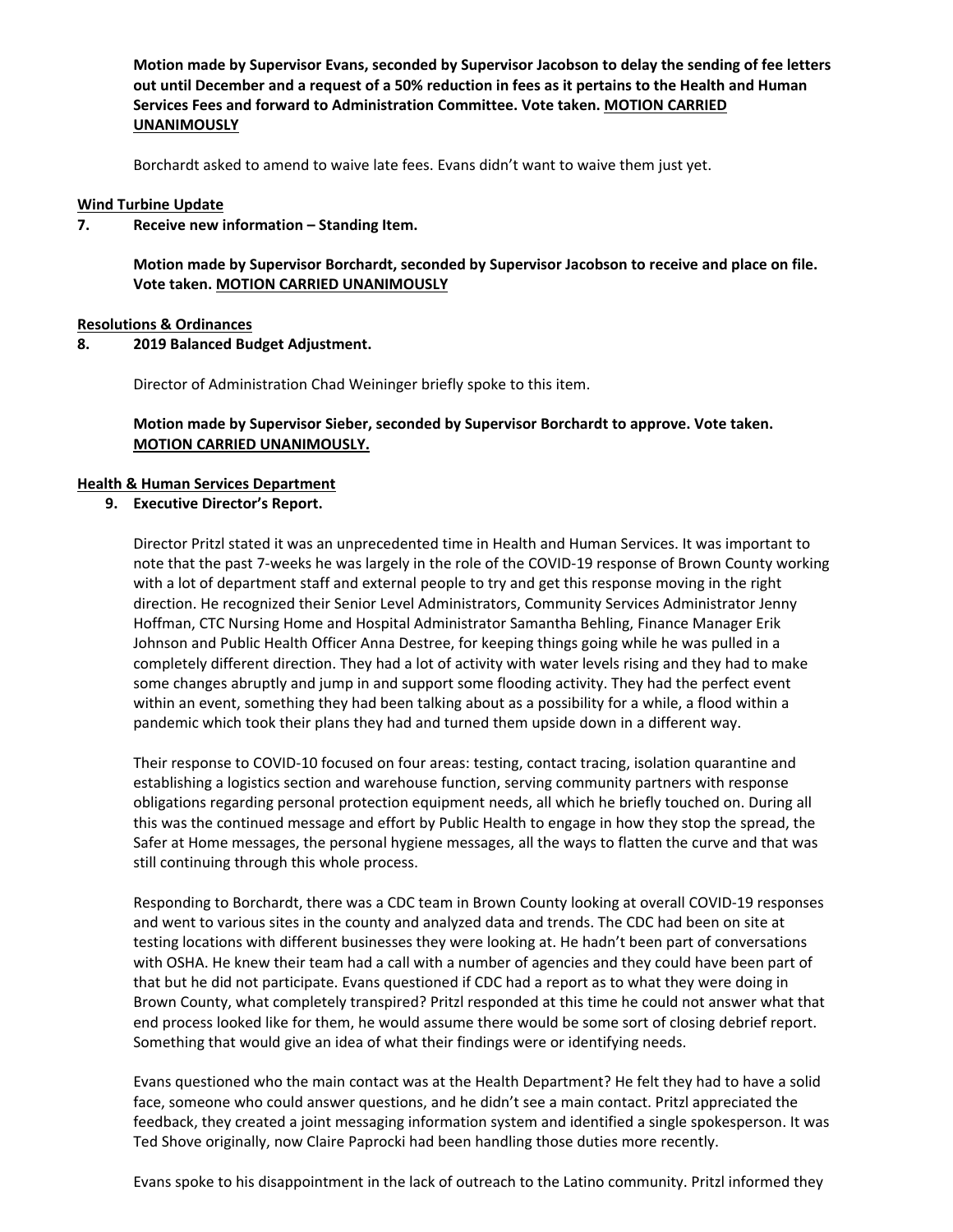talked recently about how to increase and improve that messaging, they received a lot of good feedback and direction on which outlets to use. Going forward he felt they will see improvements in that area, it was something they agreed they could ramp up.

Responding to Sieber, the CDC was helping with the analysis of data and seeing if there were any other spots that they needed to pay attention to. Pritzl felt they were always going to look at where populations crossed. Another place they will always pay attention to were long term care settings. As far as a specific industry in the moment, they were going to assess and analyze. Get ideas of where they could do some focus testing and work with partners on testing certain places.

Sieber questioned their plan in place if a number of COVID-19 patients required hospitalization and required ventilators. Pritzl had a number of calls with the healthcare systems, it was a topic of discussion and they developed plans early on to identify how they could meet the need should it come, taking advantage of current beds as well as how they could take other units to treat patients. Hospitals had put together surge plans and were willing to activate or use those when needed. He had not been alerted to a hospital or ICU bed issue at this time. They had been able to manage what they needed to so far.

Destree felt one way to support public health and the efforts going on was to encourage the Safer at Home message.

Schadewald felt the decision to put a public spoke person was something they will revisit but for their first pandemic, he was glad Pritzl and Destree spent their hours working on the front line. When talking about messaging, it wasn't as simple as a public service announcement, they needed translators and in these kind of situations, they needed to have more things scripted in more languages and they needed to know the contacts, the leaders in those communities and that was part of the job as County Board members and leaders in their districts. He agreed with Destree, they all needed to keep doing it and relay it and using as lessons learned.

Lund felt at first their communication was lacking. In the last week they stepped it up and got more information out the public and he'd like to see that continue, they need to be very transparent as to what was happening. He agreed, they needed to get the info out to the various groups in the community so they can keep the spikes from occurring.

Destree wanted to point out that as the cases rise, it wasn't necessarily because the outbreaks were increasing, and they were testing more. Doing a lot more than counties around them. By nature they will see the cases rise in Brown County. It was a result of the efforts they were doing there.

# **Motion made by Supervisor Sieber, seconded by Supervisor Jacobson to receive and place on file. Vote taken. MOTION CARRIED UNANIMOUSLY**

## **10. Financial Report for Community Treatment Center and Community Services.**

Finance Manager Eric Johnson provided a brief update on the March Year to Date Financial Results. Both CTC and Community Services show revenues and expenses very close to budget through March. He'll have a more detailed report in next month's packet.

# **Motion made by Supervisor Sieber, seconded by Supervisor Borchardt to receive and place on file. Vote taken. MOTION CARRIED UNANIMOUSLY**

- **11. Statistical Reports.**
	- **a) Monthly CTC Data.**
		- **i. Bay Haven Crisis Diversion.**
		- **ii. Nicolet Psychiatric Center.**
		- **iii. CTC Double Shifts.**
	- **b) Child Protective Services – Child Abuse/Neglect Report.**
	- **c) Monthly Contract Update.**